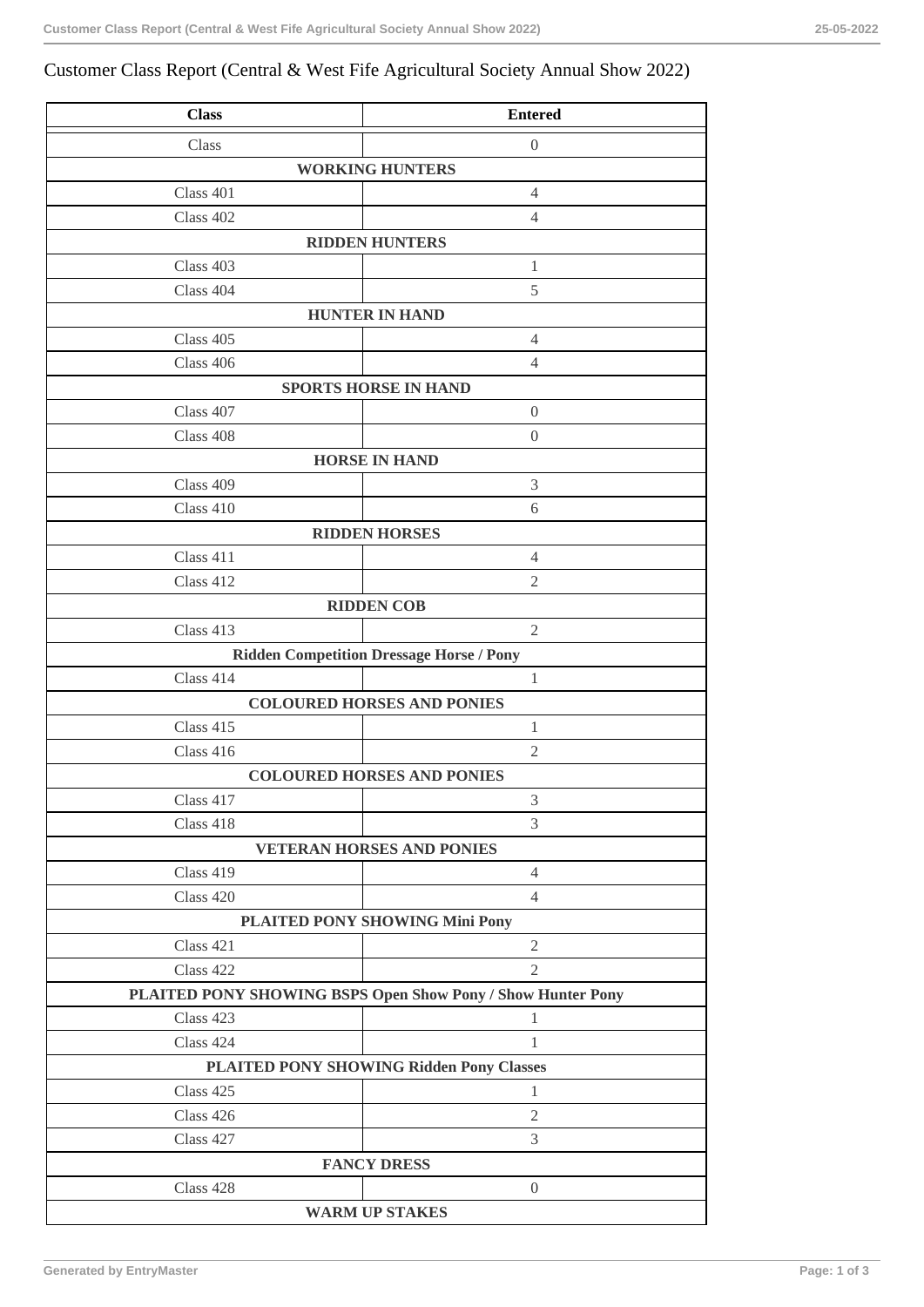| <b>Class</b>                                                                                                  | <b>Entered</b>                                                               |  |
|---------------------------------------------------------------------------------------------------------------|------------------------------------------------------------------------------|--|
| Class 429                                                                                                     | 3                                                                            |  |
| Class 430                                                                                                     | 10                                                                           |  |
| Class 431                                                                                                     | 7                                                                            |  |
|                                                                                                               | <b>PONY IN HAND</b>                                                          |  |
| Class 432                                                                                                     | 1                                                                            |  |
| Class 433                                                                                                     | 1                                                                            |  |
| Class 434                                                                                                     | 1                                                                            |  |
| <b>SHETLAND PONIES Miniature Shetland Ponies</b>                                                              |                                                                              |  |
| Class 435                                                                                                     | 6                                                                            |  |
| Class 436                                                                                                     | 3                                                                            |  |
| <b>SHETLAND PONIES Standard Shetland Ponies</b>                                                               |                                                                              |  |
| Class 437                                                                                                     | $\overline{4}$                                                               |  |
| Class 438                                                                                                     | 4                                                                            |  |
| Class 439                                                                                                     | 6                                                                            |  |
| Class 440                                                                                                     | 11                                                                           |  |
| Class 441                                                                                                     | 1                                                                            |  |
| <b>YOUNG HANDLERS (Non Shetland Ponies)</b>                                                                   |                                                                              |  |
| Class 442                                                                                                     | 3                                                                            |  |
| Class $443$                                                                                                   | 1                                                                            |  |
| <b>HIGHLAND PONIES (Registered) - IN HAND</b>                                                                 |                                                                              |  |
| Class 444                                                                                                     | 2                                                                            |  |
| Class 445                                                                                                     | $\overline{0}$                                                               |  |
| Class $446$                                                                                                   | 1                                                                            |  |
| Class 447                                                                                                     | 2                                                                            |  |
| WELSH PONIES - IN HAND (Section A & B - Registered)                                                           |                                                                              |  |
| Class 448                                                                                                     | 2                                                                            |  |
| Class 449                                                                                                     | 1                                                                            |  |
|                                                                                                               | <b>MOUNTAIN &amp; MOORLAND (Pure-Bred Registered) – IN HAND</b>              |  |
| Class 450<br>Class 451                                                                                        | 4<br>1                                                                       |  |
| Class 452                                                                                                     | 2                                                                            |  |
|                                                                                                               | MOUNTAIN & MOORLAND PONIES (Pure-Bred Registered) RIDDEN M & M - Lead Rein & |  |
| <b>First Ridden</b>                                                                                           |                                                                              |  |
| Class 453                                                                                                     | $\mathfrak{2}$                                                               |  |
| Class 454                                                                                                     | $\overline{2}$                                                               |  |
|                                                                                                               | MOUNTAIN & MOORLAND PONIES (Pure-Bred Registered) JUNIOR RIDDEN              |  |
| Class 455                                                                                                     | 3                                                                            |  |
| Class 456                                                                                                     | $\overline{2}$                                                               |  |
|                                                                                                               | MOUNTAIN & MOORLAND PONIES (Pure-Bred Registered) NOVICE RIDDEN              |  |
| Class 457                                                                                                     | $\boldsymbol{0}$                                                             |  |
| Class 458                                                                                                     | 3                                                                            |  |
|                                                                                                               | MOUNTAIN & MOORLAND PONIES (Pure-Bred Registered) OPEN RIDDEN                |  |
| Class 459                                                                                                     | $\overline{2}$                                                               |  |
| Class 460                                                                                                     | 3                                                                            |  |
|                                                                                                               | MOUNTAIN & MOORLAND COMPETITION DRESSAGE PONY                                |  |
| Class 461                                                                                                     | 1                                                                            |  |
| MOUNTAIN & MOORLAND PONIES (Pure-Bred Registered) NOVICE WORKING HUNTER<br>PONY - MIXED HEIGHT M&M Novice WHP |                                                                              |  |